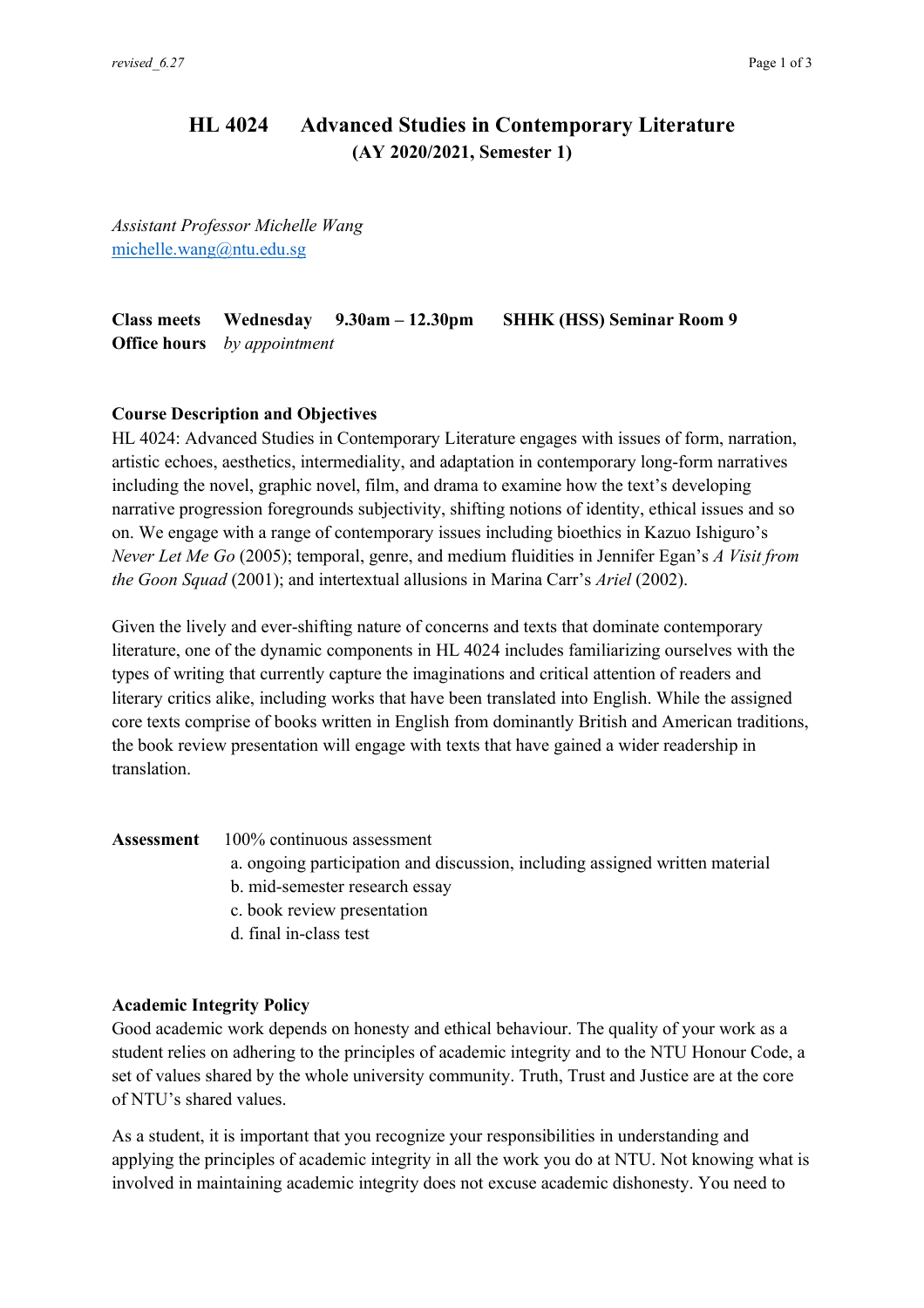actively equip yourself with strategies to avoid all forms of academic dishonesty, including plagiarism, academic fraud, collusion and cheating. If you are uncertain of the definitions of any of these terms, you should go to the academic integrity website (https://www.ntu.edu.sg/ai/Pages/academic-integrity-policy.aspx) for more information. Consult your instructor if you need any clarification about the requirements of academic integrity in the course.

#### **Late Work Policy**

All graded assignments are due in hard copy and soft copy (to be submitted electronically on NTU Learn through the Turnitin dropbox) by the start of class on the due dates. Assignment prompts with information about deadlines will be distributed. Late work will be accepted within twenty-four hours for a reduced grade, but will receive no instructor comments. Subject to the instructor's approval, you may only do a make-up quiz/test/presentation (where applicable) for reasons that relate to an excused absence, with proper documentation (e.g. medical certificate, etc.). Please note that it is your responsibility to get in touch with the instructor within five days of the missed class in order to arrange for a make-up.

#### **Attendance Policy**

Your prepared and active participation is crucial to your success in the course. Should you feel unwell, please *do not* attend class and seek medical advice instead, and follow up with me in an email. Three or more *un*excused absences (excluding documented medical absences, etc.) are subject to an overall grade reduction at the instructor's discretion. In line with national and university public health policies, please note that this class may transition to online synchronous learning as and when necessary.

#### **Technology Policy**

I welcome students to actively use technology to facilitate learning in the classroom, so long as it is being used on task and with one exception: no audio or video recording is allowed at any point during the lectures, seminars, and/or tutorials, with the exception of photographic documentation by the instructor for public health safety tracing purposes. All quizzes and exams are closedbook, unless otherwise stated; please ensure all electronic devices including cellphones, tablets, computers, etc. are put away into your bags at that point.

*Note: This preliminary syllabus is subject to change.*